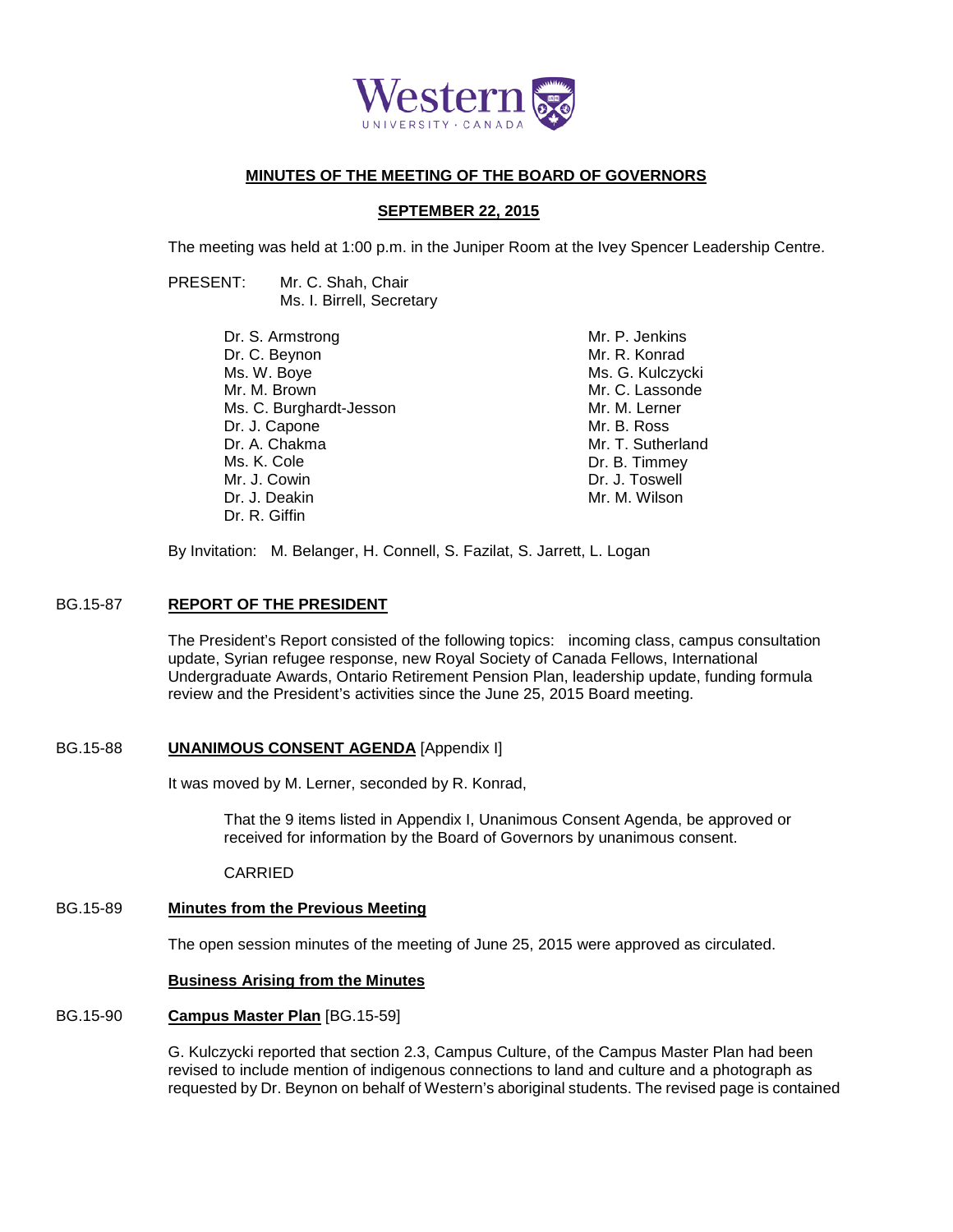#### in **[Appendix 1](#page-4-0)**.

#### BG.15-91 **Investment Committee Report** [BG.15.63]

C. Lassonde asked, in reviewing the Statement of Investment Objectives, if the investment mix is appropriate for the environment. M. Belanger said the asset mix is based on stochastic modeling and believes the current mix maximizes reaching the goal of a 4 percent payout on investments. He stated that because of market uncertainty it is best to use the mix which was established after much research. R. Konrad added that it is a very confusing market with many conflicting signals in the economy. L. Logan said that the Investment Committee is constantly looking at down side protection strategies and that the investment climate is reviewed at every Investment Committee meeting, beginning with an overview from Doug Porter who is Chief Economist for BMO and a member of the Committee.

# **REPORT OF THE PROPERTY & FINANCE COMMITTEE** [Appendix II]

#### BG.15-92 **Tuition Fee Approval**

It was moved by M. Lerner, seconded by R. Konrad,

That the proposed 2015-16 tuition fees for the following programs be approved:

| MCLSc in Driver Rehabilitation Therapy |                |
|----------------------------------------|----------------|
| Domestic Fee:                          | \$12,000       |
| International Fee:                     | \$25,813       |
| GDip in Public Administration          |                |
| Domestic Fee:                          | \$1,000/course |
| International Fee:                     | \$4,000/course |
| MBA/MEngg                              |                |
| Domestic Fee:                          | \$46,221       |
| International Fee:                     | \$60,032       |
|                                        |                |

CARRIED (By Unanimous Consent)

#### BG.15-93 **Information Items Reported by the Property & Finance Committee**

The Report of the Property & Finance Committee, detailed in Exhibit II, contained the following items that were received for information by unanimous consent:

- Quarterly Ratio Report on Non-Endowed Funds
- New Scholarships and Awards

# **REPORT OF THE AUDIT COMMITTEE** [Appendix III]

#### BG.15-94 **Revised Retirement Income Fund Financial Statements for the year ended December 31, 2014**

It was moved by P. Jenkins, seconded by M. Wilson,

That the revised Retirement Income Fund Financial Statements for the year ended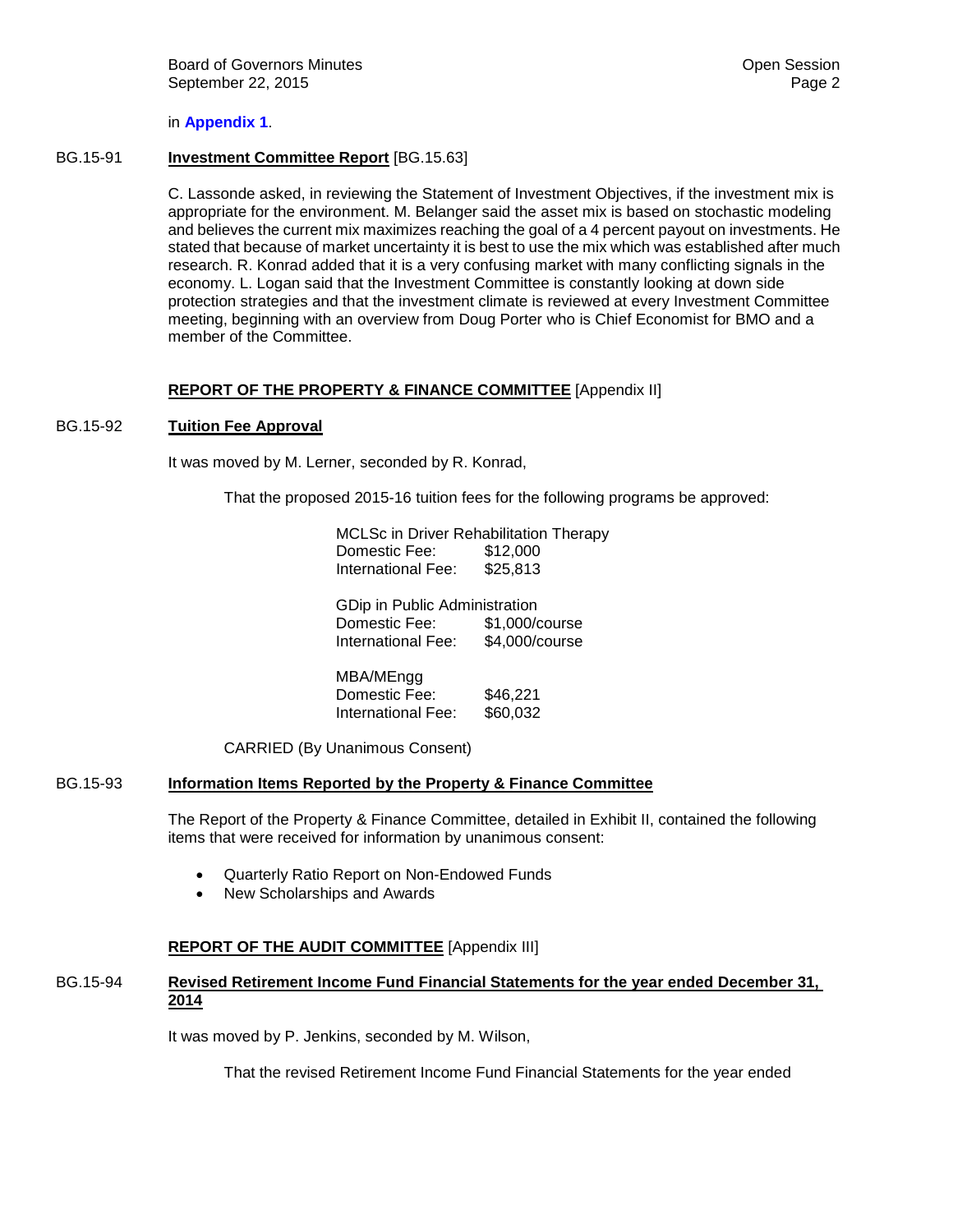December 31, 2014, detailed in Annex 1, be approved.

CARRIED

# BG.15-95 **Audited Financial Statements for the year ended April 30, 2015**

It was moved by R. Konrad, seconded by T. Sutherland,

That the Board of Governors approve the draft audited combined financial statements for the University for the fiscal year ended April 30, 2015 (Annex 2, Section 1).

CARRIED

# BG.15-96 **Information Item Reported by the Audit Committee**

The Report of the Audit Committee, detailed in Appendix III, contained the following item that was received for information:

• Financial Statements: Related Companies

# **REPORT OF THE FUNDRAISING AND DONOR RELATIONS COMMITTEE** [Appendix IV]

# BG.15-97 **Fundraising Activity Quarterly Report to April 30, 2015**

The Report of the Fundraising and Donor Relations Committee, detailed in Appendix VI, contained the following item that was received for information by unanimous consent:

• Fundraising Activity Quarterly Report to April 30, 2015.

# **REPORT OF THE MCINTOSH GALLERY COMMITTEE** [Appendix V]

# BG.15-98 **McIntosh Gallery Committee Annual Report 2014/15**

The Report of the McIntosh Gallery Committee, detailed in Appendix V, contained the following item that was received for information by unanimous consent:

• McIntosh Gallery Annual Report 2014/15

# **ITEMS REFERRED BY SENATE** [Appendix VI]

# BG.15-99 **Information Items Reported by Senate**

Appendix VI, Items Referred by Senate, contained the following items that were received for information by unanimous consent:

- Report of the Honorary Degrees Committee
- Institutional Quality Assurance Report
- Report of the Academic Colleague (September, 2015)

*The meeting adjourned to an in camera session followed by the confidential session.*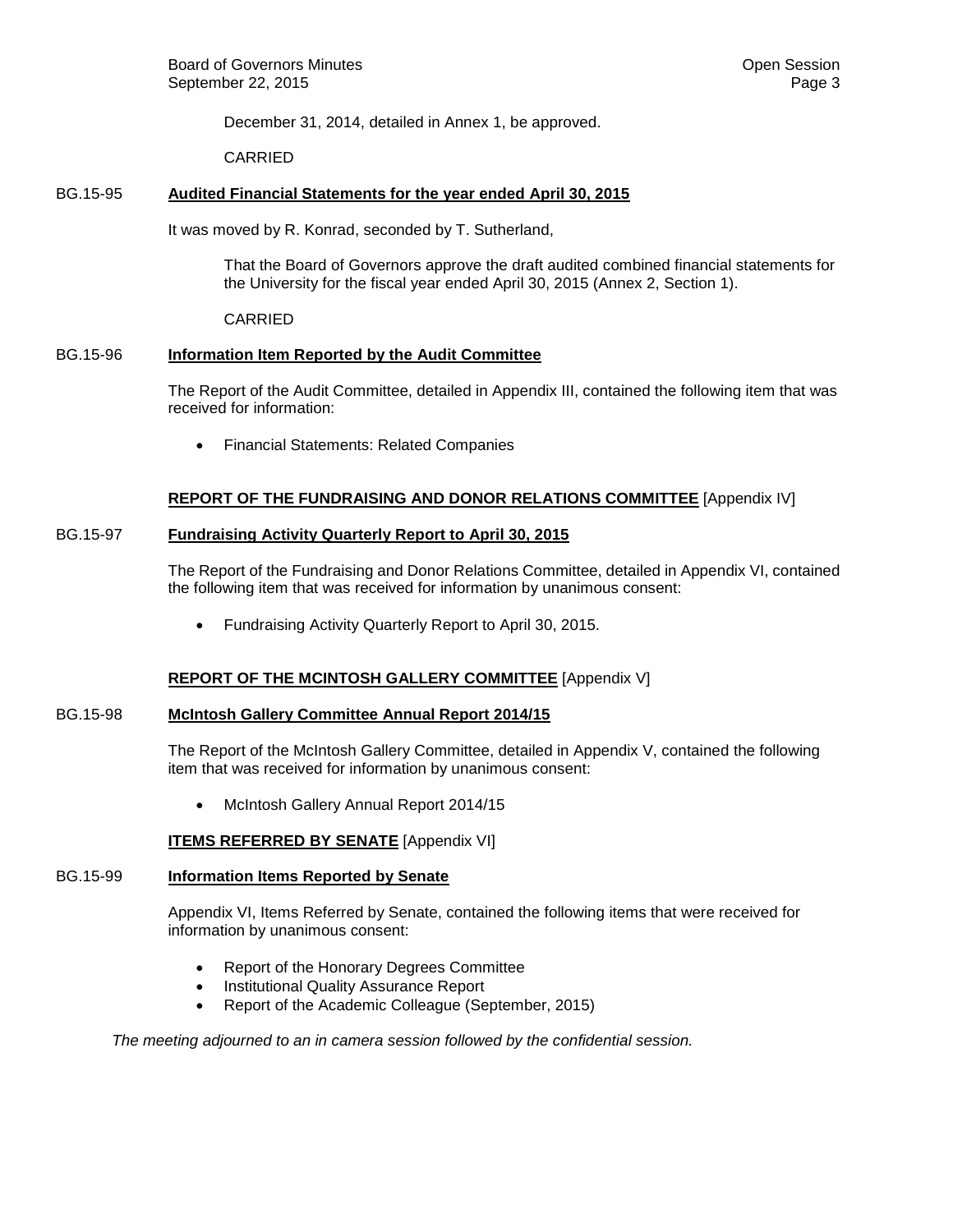Board of Governors Minutes **Contract Contract Contract Contract Contract Contract Contract Contract Contract Contract Contract Contract Contract Contract Contract Contract Contract Contract Contract Contract Contract Contr** September 22, 2015

C. Shah<br>Chair

\_\_\_\_\_\_\_\_\_\_\_\_\_\_\_\_\_\_\_\_\_\_\_\_ \_\_\_\_\_\_\_\_\_\_\_\_\_\_\_\_\_\_\_\_\_\_ I. Birrell<br>Secretary